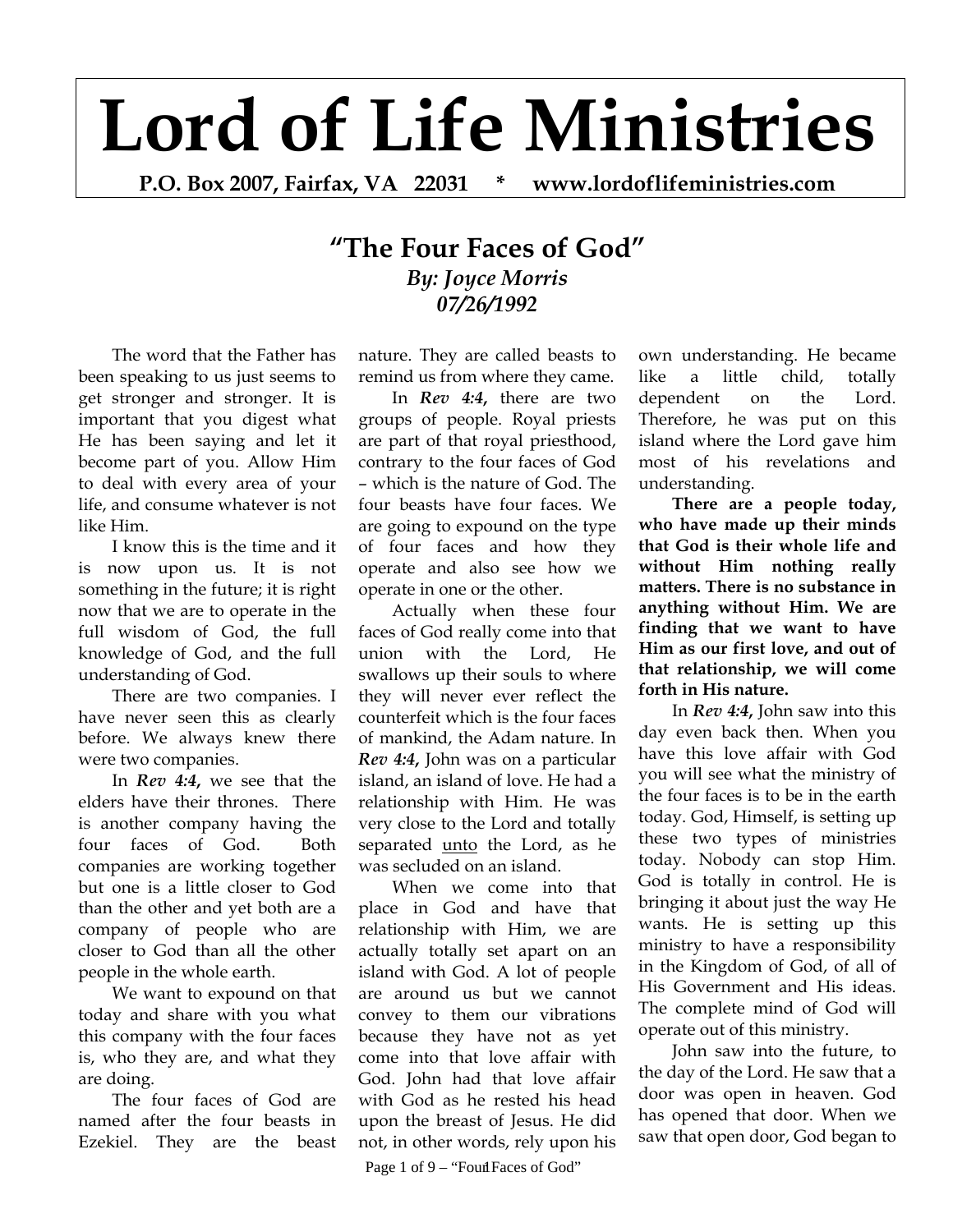catch us up into another realm. We are not in the realm that we used to be in and it is only by the grace of God that He has brought us into this higher realm.

But someone had to point us to that open door. They had to find it first. God has always had a forerunner – someone who was looking for something deeper in God. God is supernatural; and He, is Spirit. That is why we are returning back into the Spirit.

John saw into this day and he saw that there was a door opened and another realm. He not only saw it but he operated in it. The reason? He was operating in the realm of love, the realm in which God is bringing this ministry. That is why we are going through various kinds of trials. Some of us struggle. Some of us have felt frustrated. That is good because frustration makes us press on into God. Frustration should make us determined to go on and to experience what God has for us today. Whatever your frustration is, don't let it stop you. Keep moving on and pressing on in God because what we are in right now is so important.

God can use the least of us as we get to know Him. There are great realms in the Lord. That's what is so exciting about God. David was called at a very young age. He saw this open door. A trumpet was blowing. The Amplified Bible calls it a *"war trumpet*", and there is a war going on in the heavens now. God has to bring us to the end of our war.

A few years ago, different ministers came through here and said that our war has ended. The warfare that we have had has been in our minds. When God brings us to the end of our war,

we can go to war and battle for others so that they can come to the end of their war. The trumpet is calling us to go up in the Spirit and to cleanse the heavens from other peoples minds so that they can come to the end of their wars and have peace.

God says, "(*Come up Here and I will show you these things.)"* The earthman (carnal minded or religious minded) cannot see what we see or hear what we hear because their mind is not in the realm of the Spirit. We have had people with no understanding of what is going on in our meetings and they get right up in the Spirit. They receive it and they know it is God. They see it and they understand it. There is no mistaking the Spirit of God and the presence of God.

**Then they get out of the Spirit and their own carnal mind hits them again, with a flow of negative thoughts. They try to reason it out and understand it with the carnal mind and that is impossible to do. The carnal mind cannot comprehend the things of God.** 

There are times when God gives us a new thing. Our spirit bears witness, but our head says, "No, that is not true". Our spirit has born witness and reveals the fruits of it, but our head rejects it because of past teachings. That is why, God is calling us to Him in the Spirit so we can have an understanding of His mind, and be able to operate in it. If our minds are flooded with doubt and unbelief, it is because we are being proven and tried each time we come into a new truth from God. God is proving, trying, and testing us to see if we are going to

give up or hold on, and move in the next truth that God presents to us.

If you lose that truth that God gave you, then you will start sliding backwards and believing in some other stuff. God's desire is to bring us from one truth to another and that we hold on to each new truth. This is the time that the trumpet is being sounded and all of you have the understanding of that. When you are caught up in the Spirit you are catching creation up with you. Understand the importance of that. The more we are caught up, the more of creation is being caught up with us.

*Rev 4:4***,** This is glorious. John was seeing what God was setting up. He looked into this day. He saw you and me. Think about that. He saw all the elders of the priesthood being assembled together, Each one being placed on a throne. There were 24 elders. Actually that is the number of the priesthood. In *1 Chronicles***,** when God set up the Levitical order, there were 24,000 priests. Here we see that different ones had various positions. They are called the elders. These are the first fruits among the many brethren. They are called elders because they are the first born, the ones birthed into the realm to become priests. Priests, which God has set up today, are totally different from those He established in the Old Testament.

*Rev 4:4,* says 24 other thrones surrounded the throne. The elders don't have **THE THRONE**, but they have a throne. Throne means authority. So each one of these priests has an authority, but do not have the ultimate authority of **THE THRONE**.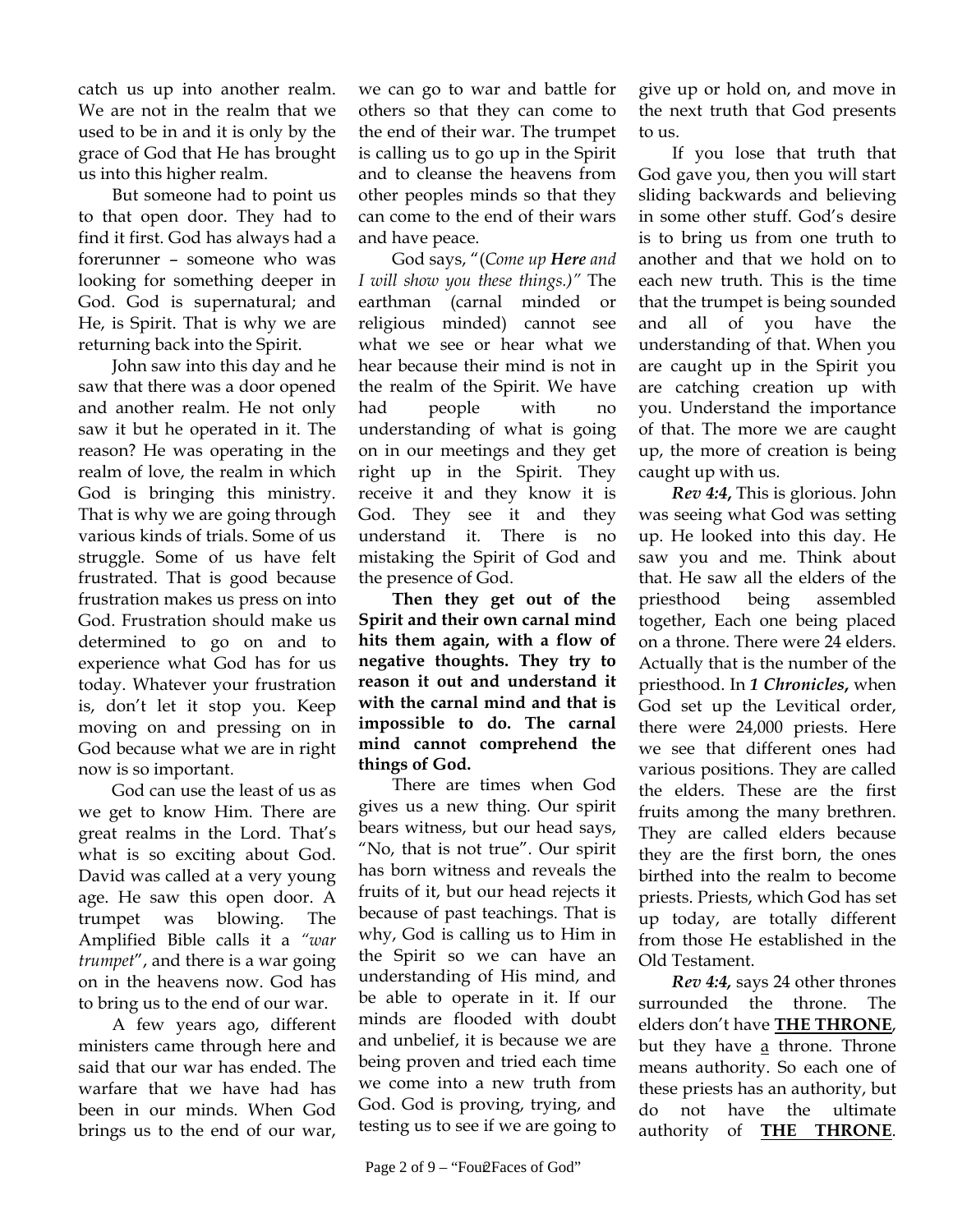They do not have the four faces of God, but they do have authority. They have the seat that God has given them and they are priests after the royal priesthood, the Melchizedek order. These are the Sons that God is using to be saviors upon Mt. Zion and deliverers to deliver creation.

The first thing that they are doing is to have thunder and lightning come out of the throne and these are the judgments. Their throne is the judgment by which they will judge the world. Let's go back to *Rev 4:4*. Seated on these thrones were 24 elders arrayed in white clothing with crowns of gold upon their heads. This means that these people have gone through the fire. The Lord has purified them by a righteous judgment. A judgment not of their carnal mind, but totally coming out of the Spirit of God and they are operating right now. We have been experiencing this now in degrees. They have had God's nature worked in them to know how to rule and reign with Christ **NOW**.

*Rev 3:21***.** The Lord says, "(*To him that ovecometh will I grant to sit with me in my throne, even as I also overcame, and am set down with my Father in HIS THRONE)."* An over comer is an individual who has overcome their soul. (woman) The biggest problem we have is the woman. (soul) The soul is our emotions, feelings and desires. This is the feeling realm. They have overcome the woman. The woman has become totally submissive to the Spirit. It knows that Christ is the head and it says let the woman be silent. When the soul or the woman speaks her own mind, those who are in Christ know who is speaking. Sometimes they won't even answer her. Why should they get down with the woman? If they are in the mind of Christ why should they wallow with the woman? (the carnal mind)

**Two different types of nature can operate out of each one of us. Let the woman be silent. The woman is becoming more and more silent as we allow God to consume our souls. This only happens if we go through the fire. The Lord purifies our thoughts it causes the woman to react in us with seducing thoughts. That woman is in every one, and operates within us at times. She wants to steer us away from where God wants us to go.** 

See *Rev 4:5***.** Out of the throne comes flashes of lightning, rumbling, and peals of thunder and in front of the throne seven blazing torches burned, which are the seven Spirits of God – the sevenfold Holy Spirit. Several thousand people in the visible and the invisible – out of them was coming lightning and thundering. It also says the earth will burn like an oven. Why is it going to burn like an oven? It is because God's judgment is going forth. He is already judging the world. We ARE in the Day of the Lord. What are the flashes of lightning and thunder? It is God's Voice. Who and what is the voice? God's own people. We are the voice and God is speaking decrees out of Zion. This is the voice of the Lord going forth, executing a righteous judgment, which is bringing forth righteousness in this hour, because He is God.

This is His day, that He is showing us and will continue to show who He is. Even though He

Page 3 of 9 – "FoußFaces of God"

is judging, it is still righteous and it is delivered in His ultimate love. We all here, learned that the wrath of God is the ultimate love of God. Judgment is correction and is needed to bring righteousness on the earth today.

Let us go to *Exodus 9.* This is a type and shadow of what God is doing today. He began to deal with the rulers of Egypt. He told Moses to pick up his rod, which caused flashes of lightning to come upon the earth. Moses stretched forth his rod to the heavens and in *Verse 23***,** lightning and fire ran down along the ground and the Lord rained hail upon the land. Many times we have been in the Spirit and seen lightning and heard thundering, and we have seen storms. We know it is God's voice going forth and He is executing and doing His will in the world today. God had a place for His people. They were in Goshen land. And in the Hebrew or Greek translation, Goshen is where you are dwelling in the presence of God. Jesus said, "*abide in Me and I will abide in you"*. When we abide in Him that is our Goshen land because it is our place of protection.

**Psalm 91:7,1,** "(*A thousand may fall at your side)"* and nothing will come nigh unto thee because we are *(in the secret place of the Most High)".* God has always had a place for His people. He is not going to take them out. He is going to keep them right here and take care of them. So it is not a rapture in the sense that the church has taught us but it is being *"caught up*" in the Spirit and that is the place of our protection.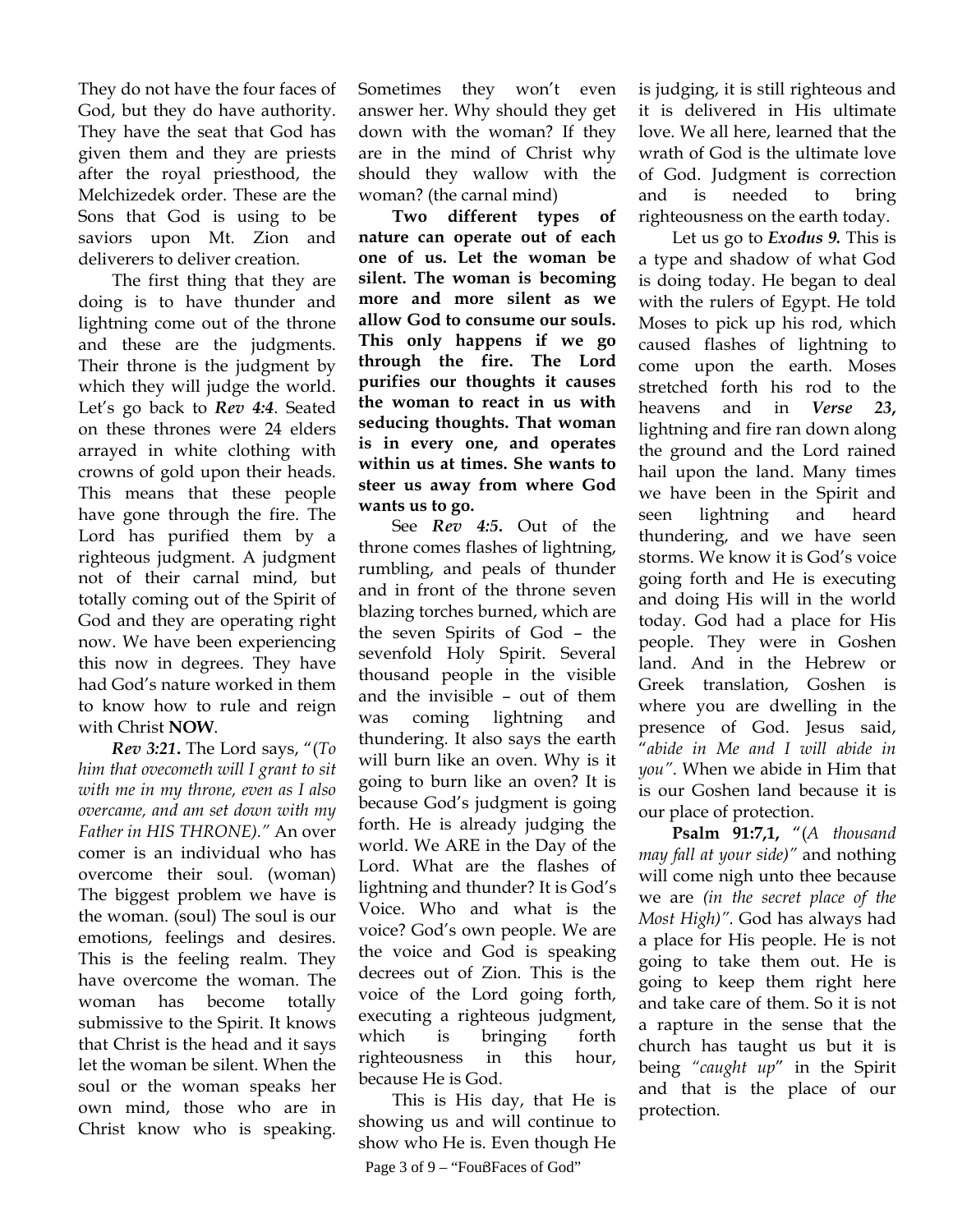Notice what Pharaoh said to Moses. "(I have sinned this time, the Lord is right and my people are wrong.)" He is always repenting and then his heart hardens. Isn't that true of us? You and I repent and then our heart hardens and we go back and do it again. The reason the heart hardens is that we didn't believe what God told us, so we just keep on doing it. Then our hearts (our minds) harden, and our mind is not sensitive to the Spirit.

**So, if you have a Pharaoh experience (and we all have) don't be surprised. Your heart hardens because of unbelief. If Pharaoh had believed what God said and did, his heart would never have hardened. Every time God gave him instructions through Moses, Pharaoh would repent but then wouldn't change. He would say it, but wouldn't do it. Saying it and doing it are two different things. Repentance is changing one's mind and then acting it out. When the mind hardens, we are not sensitive to God. We are not tender hearted toward God. Our love affair is not flowing the way it was**.

Look at *Ex 9:28*. "(*Entreat the Lord for there has been enough of these mighty thunderings and hail, (*these voices of God*). I will let you go, you shall stay here no longer.)"*  We know that He hardened his heart again. God's voices are going forth in the earth today. His voice is being sent out to the four corners of the earth. You do not have to go to the four corners of the earth for it to happen. And that is what is so exciting about this realm.

Let's go back to *Rev 4:6***, "(***And in front of the throne there was also what looked like* 

*transparent glassy sea, as if of crystal. And around the throne, in the center of each side of the throne)" –* Notice it says, "(*in the center of the throne were four living creatures full of eyes in front and in back.)" (*With the knowledge of what was before and at the rear of them.) Then it goes on down to say, they have eyes "around and within"

**Ezekiel 1,** Describes them again. "(*They have eyes that are within, eyes in the front and eyes in the rear.)"* Why has God put all that in there? Ezekiel even had a vision of this. What was he seeing? He was seeing some people come into the full manifestation of the Father. He was seeing some people come into the four faces of God. That they would come into the four natures of God. He was seeing them operate even as Jesus Christ operated. These people will operate and express the totality of God Himself, expressing the full wisdom of the Father. They have eyes in the forehead, eyes in the back and within. They have eyes to see in the future. They have eyes to see in the past and they have eyes to go within to deal with what is inside of them.

Have you wondered why God has taken us into the past of peoples' lives? He also takes us within ourselves to deal with what is within us? How did these people get to the place where they are? It says in *Ezekiel 1 Verse 4.* A strong whirlwind that came out of the north blew upon the people and brought about an amber color, which is the nature of God. The north wind is many storms, which they have had to come through. They are not just sitting on this throne. They have become the whole throne. They

have become one with the Father and one on this throne. They have the ultimate power and anointing of God. They will manifest the full mind of God and they operate in the totality of the mind of God just as Christ did. They take no glory unto themselves. When they begin to adore and praise and exalt God. You do not see any crowns on them. You see the crowns on the other priests but not on them. They do not need a crown. They have actually become the mind of God. Paul could not receive his crown when he finished his course. He walked his course and said, "I have finished it. There is a crown that is laid up for me and it is a crown of righteousness that I will receive in that day." They have eyes in front and in back. There are a people whom the Lord will give His complete authority, His complete nature. These people have gone through the fire. Many storms have come their way to bring total purification, to purify away all your ideas and your desires and all your attitudes. Actually even purify you to the point where you have no identity whatsoever. When we have lost our identity we will never point to ourselves (in spiritual pride) when God uses us, and say, " look at me and see what I did." Everything we do will point toward the Father. We will always point to Him and always glorify Him.

The four beasts are an example to those that have their crowns on, because they can see what they have and their relationship with the Father and how much they adore God and how much they give God the glory.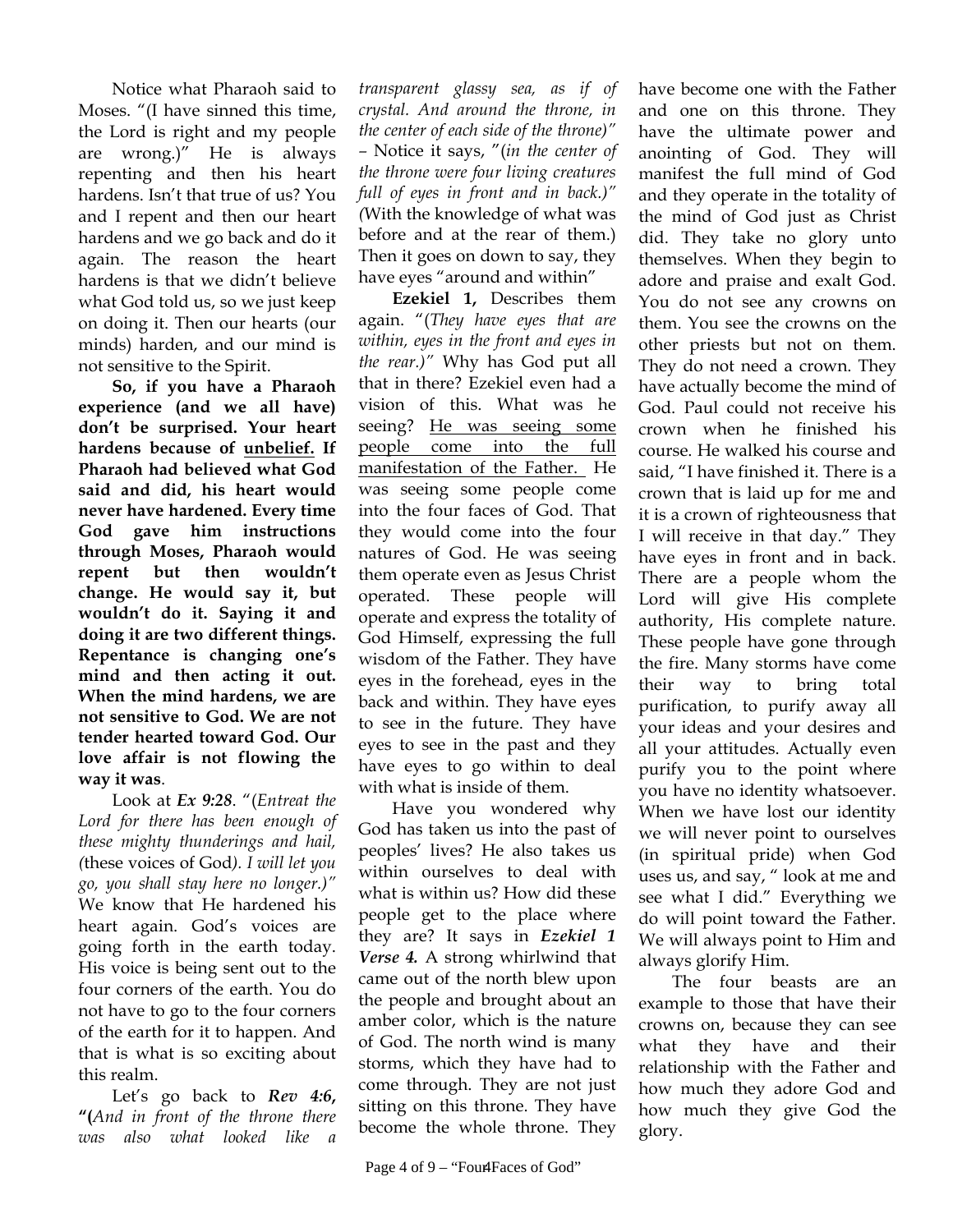**All of a sudden you see the 24 elders throw down their crowns at the feet of the Father because they begin to see and understand to whom the glory belongs. Their revelations, knowledge, understanding and what it took for them to get their crowns; they lay it all down so that only God Himself can receive all the glory and the honor.** 

*Rev 4:7* **"(***The first living creature (one being) was like a lion; the second living creature was like an ox; the third living creature had a face like a man and the fourth living creature was like a flying eagle.)"*  The interesting thing about these four beasts was that they had complete unity, and were of one mind, the mind of God. They wait upon the Spirit and then move together and go like a flash of lightning because they act through the leading and guiding of the Spirit. They go straightforward and move in the direction of the voice of the Father. No orders are heeded from anywhere else. They are constantly listening to the voice of the Father and listening for His orders and they move together with such astounding unity. They are set up to govern things in the Kingdom of God and in the world.

*Ezekiel 1:5* says, that the man is the first one and is the front. The lion is the right side representing authority, anointing, and power. The ox is on the left. Jesus expressed the lion in **Matthew 1.** Gives the total expression of the lion. Jesus went forward expressing the power and authority of the lion nature. He expressed the kingdom. In **Mark,** He expressed the ox, which is a humble servant.

**Philippians** speaks of the nature of the ox. The eagle is at the back of the head. The eagle has an eye in the Spirit and always waits for the Spirit to take him up into higher realms.

Jesus Christ portrayed each of these natures because He was one with the Father. He said, "(*If you have seen Me, you have seen the Father)".* People, who are lost in God, have seen the Father. Watch the four beasts, and you will be watching God's ways, God's actions. You also hear His understanding and His wisdom.

*Rev 4:8**"(And the four creatures, individually having six wings, were full of eyes around and within (underneath their wings). And day and night they never stopped singing, holy, holy, holy is the Lord God Almighty. Who was and is and is to come.)"* Why could they say that? Because they became – Who was and Who is and Who is to come.

**Rev 4:9** *"(Whenever the living creatures offer glory and honor and thanksgiving to Him who sits on the throne, who lives forever and ever.)" (*Through eternities of the eternities).

**Are you willing to lose everything? Do you realize that this ministry is a ministry forever? That you will minister from eternity to the eternities. In these two realms of eternity to eternities you will RULE with Him. What are we putting before these positions? We have to get our priorities straight. We have to have a goal. If we do not have a goal we are lost. I am trying to tell you that the goal is right in front of you ready to take place. Once you are set in that position you will not be removed, and you will remain in that position for eternities.** 

The time is coming when you will no more go out. This is a people who will never go out of the "Spirit again. They are totally one with Him and they stay in that realm. We are not going in and out like we used to. Have you noticed that? It is a matter of getting our priorities straight to see the position that God has called us to. We talked about the lion, the ox, the eagle and the man. We know the man is in the front. The word always talks about the son of man. God is creating sons for humanity. The son of man means a son for humanity. The man was first because Christ came to feel the infirmities of all His brethren so that He could be a priest forever. He is already seated with the father, manifesting all His nature in this realm. He is in this ministry forever. His ministry is righteousness and peace and it goes forth out of the throne continually and never stops. He is not ministering like He did when He walked this earth. He is in a different realm. This realm is above all principalities and all powers*. ( Eph 1:21)*

 The Lion is on the right side. The Lion nature has to be worked in you. You can operate in the Lion nature, which is the nature of Christ and then you can turn around and operate in the other lion nature. The carnal mind has power, which also has a nature to it. That nature can be expressed and be seen. God's Lion nature in us has the potential of being a leader. Everyone whom God is raising up to be a deliverer or to release the creation will have to be delivered first. You have to be released before you can release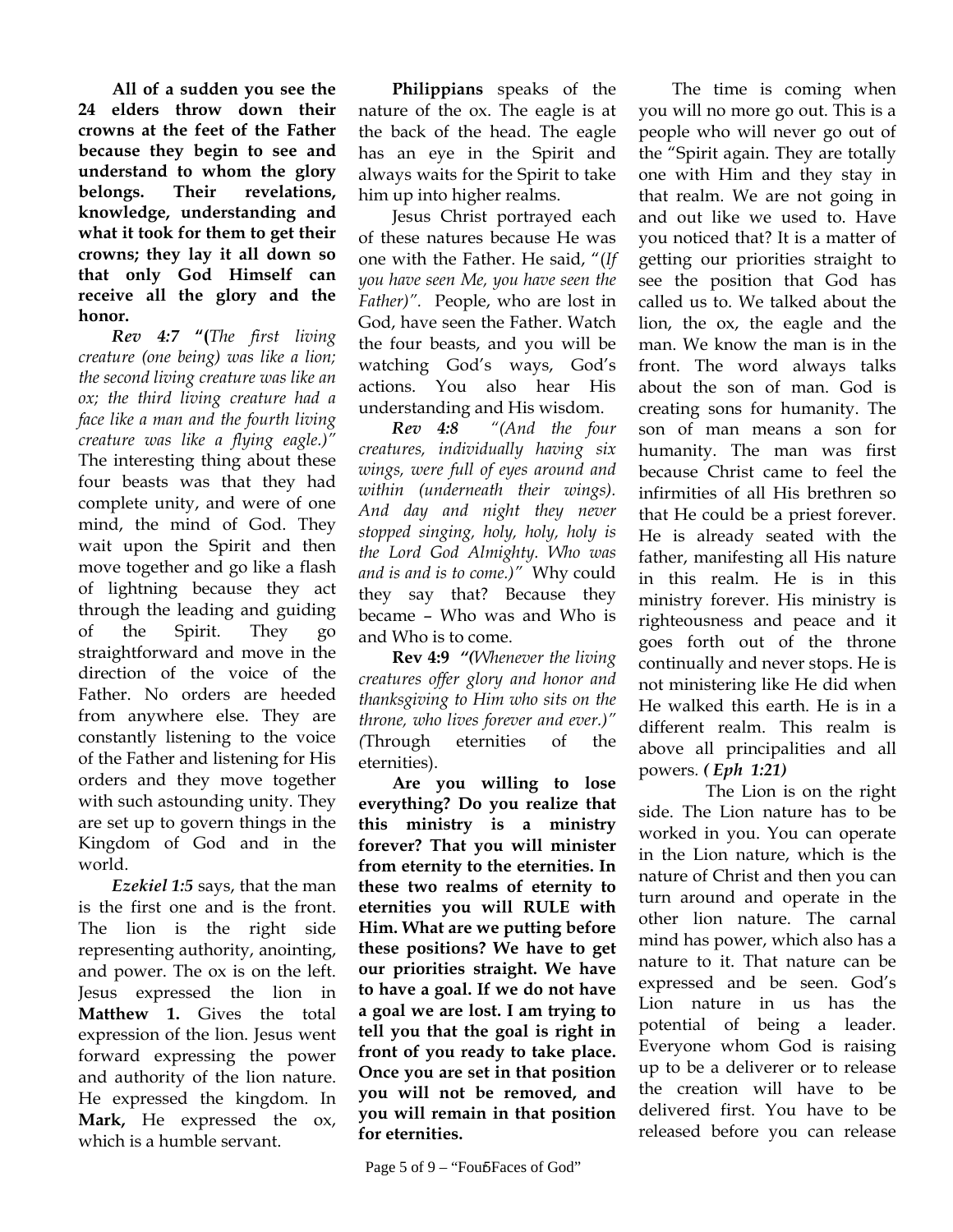creation. There is that leadership ability in you. Also there is an ability in you to control, but you keep that ability to control subdued, because, you know, that God has not called you to control anyone. The only one that God wants you to control is yourself. There is leadership and there is authority. When you issue out different things for people to do, you do it with the authority of a servant of Christ and people are able to receive it.

Then we have the beast nature, which controls people. Controls them and gets them to submit to their authority. There is a submission between the Godly Lion and the Lamb. Their authority is in gentleness and patience. You can distinguish between the two, because both natures are different. The Godly Lion nature is Spirit led. The beast nature is bossy and controlling and does not have patience at all. It is very quick tempered. That is the carnal nature. Once God brings you out of the carnal nature your whole aim is to bring others out of the carnal realm.

**You can easily flip from one nature to the other. If you understand that the carnal nature has been crucified with Christ then you will find your true self. It takes certain ones longer to find their true self. You need to wake up to the reality that your true self is the Christ. If you go back to sleep again you will go back to that lion nature of becoming bossy and telling everyone what to do. In fact sometimes you do things and don't even tell them. That is trying to take over or trying to control when you shouldn't be controlling. That is how the** 

**carnal lion operates. He is also stubborn and resists change.** 

The carnal lion argues with you, but gives up when he thinks he is losing. He is a quitter. I am amazed at the patience of every one of you here. You didn't get that overnight. Every one of you had to go through tribulations and God had to work patience in you. Many times you have sat here as we waited on God. You have had to have patience worked in to you in order to operate in this realm. Many times the soul will speak negative things so that you would give in to your tiredness. You would gird up your mind with praise and continue to go where the Spirit leads, and let God accomplish what He wants done. He has to work all that in us. I just thank God for what He has done and is still doing.

Not everybody can take this kind of ministry. It is totally letting God have His way. Some ministries are very busy and not letting God's Spirit and word have its way to accomplish what He wants.

 We know that the carnal lion also is very emotional and in **Daniel 7,** it speaks of all four of these beasts. These four beasts represent an empire and actually it is nothing but the carnal mind ruling the world empires. The lion comes roaring to devour. Have any of you had a relative, a friend or a husband or wife seem like a roaring lion? With all these emotions and anger coming at you. They are trying to devour the life that you are flowing within Christ. Be aware of when you are that roaring lion or when you are allowing God to work His nature and life in you. The

lion beast always dominates people and also makes decisions for other people. That nature has to be dealt with.

God has taught me never to force anyone to do anything. I have made suggestions and counseled, but then left the decision up to you. That is the lamb nature. The lion speaks truth with authority. It is up to you to heed to the authority and be obedient.

 The carnal lion knows everything. You can't tell him a thing. He knows it all. Also they can never say, I'm sorry. The carnal (flesh) lion is bossy, impatient, quick tempered, stubborn, argumentative, quits, comes on strong, very controlling, very emotional and wants to dominate and have others under their control and authority, makes decisions for others without telling them, and is a know it all and can-not apologize.

Let us look at the good Lion. This lion shows a good example, always wants change and improvement to take place in his or her life, and wants to bring about change. These people are going to bring about change in the entire world. They are unemotional because they have finally gotten their emotions under control through many experiences in their walk with Christ. They are strong willed but it is the will of the Father. People get mad at them because they stay in God's will. They are not easily discouraged, and they are independent. They do not have to have friends because they have had a taste of walking alone and they can handle it. They know that it is nice to have friends but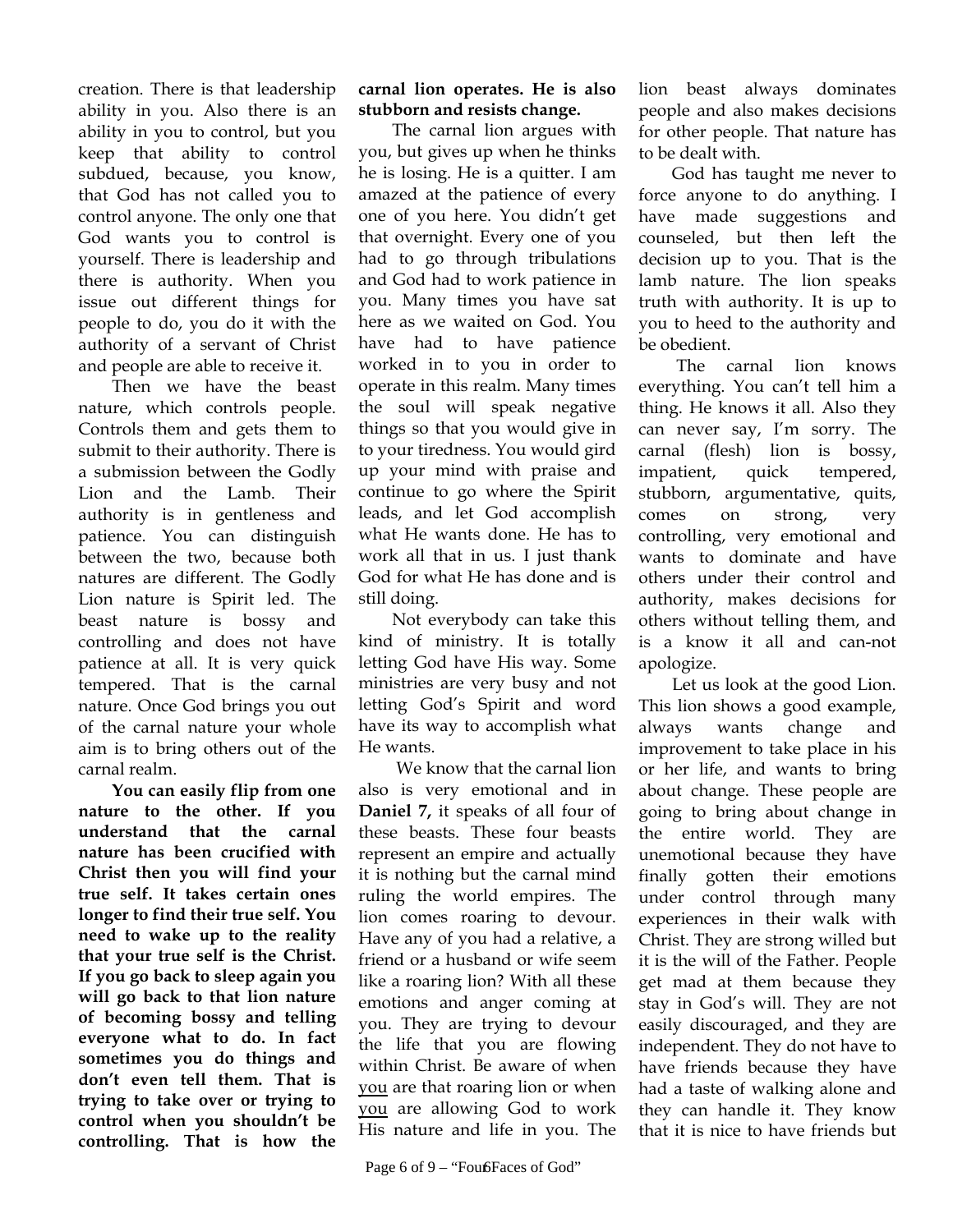they know they have everything they need in God. They have great confidence and always have goals.

The ox is another side of God. The good ox is a servant, easy, calm, cool and relaxed. He gets the job done. It is not a forced thing and you always see the peace in him. He forgets about himself and serves others. Self is totally denied in the ox nature. The fleshly ox is very fearful, worried, selfish and self centered. The Christ nature is easy to get along with, a good listener, pleasant, compassionate and concerned. The flesh is negative and moody. Some people find it more difficult to get out of these negative traits. Unless you allow God to deal with your soul in certain areas of your life you will not change. Some people find it hard to get in the Spirit, because they have operated for so long in the flesh nature and the carnal mind. All their thoughts make it very difficult for them to enter the Spirit realm. Someone like that has to be willing to change and to be willing for God to deal with their weak areas. You do not have to drop down into that negative realm.

**I really want to bring that out because if you get down in that negative realm, even though you have a lot of negative thoughts coming against you, you still make the choice to get down with it. When you stick to whom you are in Christ and know that the carnal man was crucified with Christ on the cross then you are not one with that. You have a union with God. You have a union with that positive part and recognize what the other is and you overcome it.** 

**When you are in the Spirit and negative thoughts bombard your mind, you know immediately that is not your true self and you say, I know who I am in Christ. Christ is life. You let the Christ in you consume the negative energy.** *Phil 4:8, "(Finally brethren, whatsoever things are true, whatsoever things are honest, whatsoever things are just, whatsoever things are pure, whatsoever things are lovely, whatsoever things are of good report, if there be any virtue and if there be any praise, think on these things.)"*

The flesh side is moody, depressed, has false humility, low self esteem, is worldly, self centered, complaining, and there is always something wrong with them. They have to work real hard to get in the Spirit. They are hard to please and they have a very deep need to receive approval. You may operate in the wrong lion or ox realm at times, or you will come across it in others. You will not want to operate in the wrong kind. You have high standards. See *Colossians 1, and Ephesians 1 & 2.* 

The four natures of the carnal man are in the lion, the bear, the ox and the eagle. The bear nature is extremely lazy. He wants to sleep all the time.

The four natures of God have eyes in front, eyes in back and within. They know what is going on at all times. They are in tune with the Father. They have a complete awareness of the spiritual realm. They have a complete awareness of the invisible realm and aware of vibrations of any one who comes into the room. They are full of wisdom, knowledge and understanding. They know what

Page 7 of 9 – "Four Faces of God"

will happen in the future. When they get with people God allows them to see their past and see what has destroyed their lives. They can always bring them, out of the past. People are locked up in time, so they have to go back in time to get them unlocked. They also have to go into the future to do things that God wants them to do or show them. Perhaps, seeing in the future is to give them hope. They also can go within and they can hear their thoughts, just like Jesus did. He was so in tune with His Father, with these four natures operating at all times in His ministry.

 We are to be conformed into His nature. We are not being conformed after that old man because that old man is dead. We are to reckon that old man to be dead. We are to be totally recognizing one nature and that nature is the nature of Christ. That is what we are to think about, to let the Christ be expressed through us daily. There are times you feel like you would like to hit someone but you know that is the wrong nature trying to come in to your mind to act out those thoughts and you realize that you are not that nature. I am not that roaring lion but I am that lamb that is lying down with the lion.

**Which one of the natures is operating out of you? With this information as a guidelines you can recognize it quickly and know who you really are. Who you really are, is the Christ. Go within and have a relationship with Him and get in the realm of love and the fruits of the Spirit will automatically flow out of you. Patience, long suffering, meekness will flow right out of**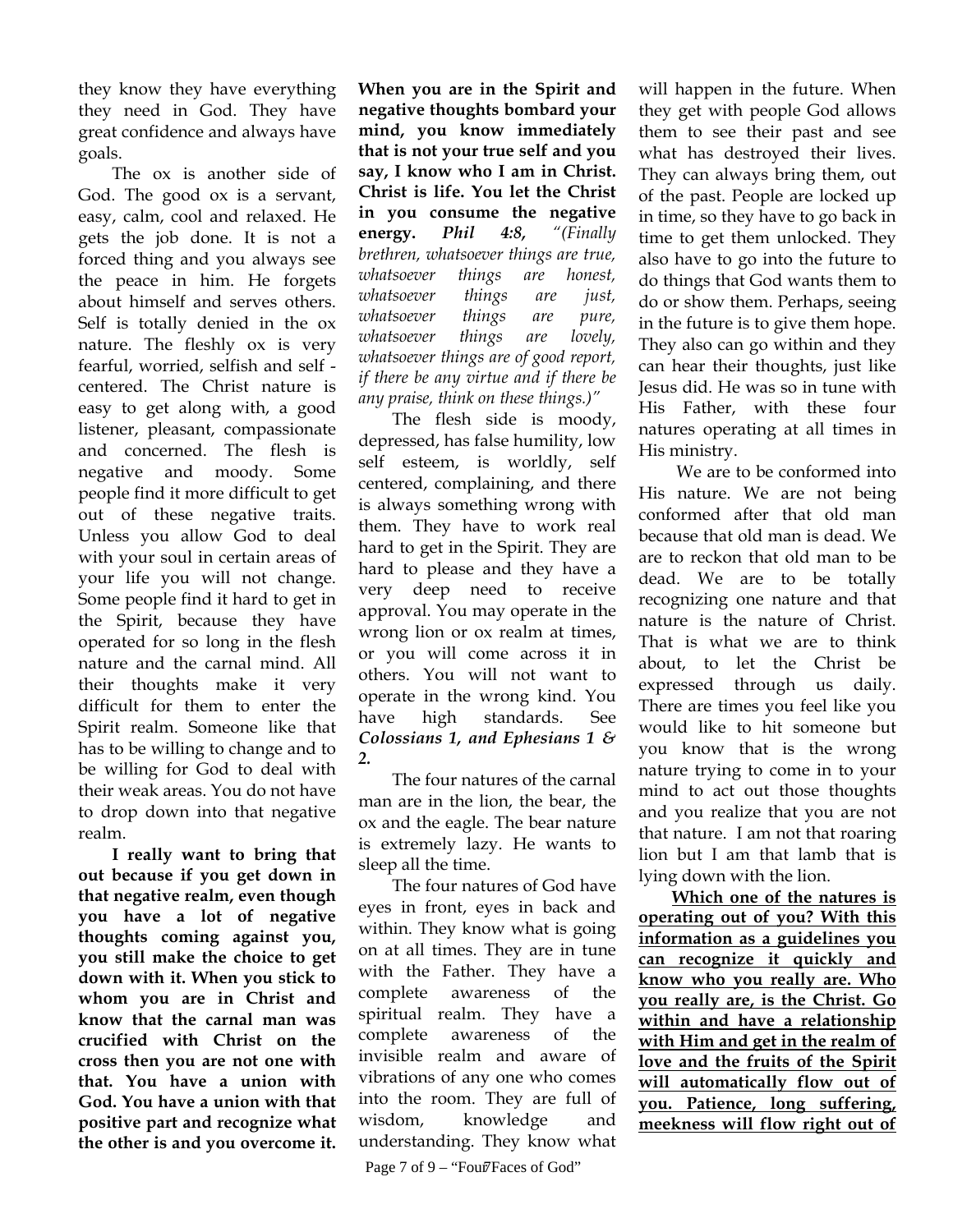**you We** have the opportunity to have that place in Him. There are some sons who are not in this realm yet, but they will come into this realm and join those who are operating in it NOW. God will bring them in. We are all going to become one, because it is only going to be the mind of Christ operating through and out of us.

**Ezekiel 1:** Those who have been through the storms and have come out of the north wind and the nature of God has been worked in them. They don't break ranks. They know their place in God. They never become jealous of each other, or of others, because of the realm they are in. There is no need to break ranks because they are all one and one with God. There is complete unity. One does not want another's position because they all have become the throne and have become one with the throne which is God Himself. That is where their faith is.

In **Ezek 1:11,** *"(Such were their faces. And their wings stretch out upward, each creature had four wings, two wings of each one were touching the wings of the creatures on either side of it and two wings of each creature covered body.*)"These creatures are only interested in one thing and that is flying. They want to soar in the heights of the heavens and that is their interest. They have wings. **Verse 12 & 9 "(***They went everyone straightforward,)"* their lives are completely led by the Spirit "(*they do not turn.)"* They are on that straight and narrow path that can only lead to life. *Verse 13* **"***(and out of the midst of the living creatures there was what looked like burning coals of fire, like torches moving to and fro)"* the judgments

of God "(*among the creatures, the fire was bright and out of the fire went lightning and the living creatures darted back and forth like a flash of lightning.)"* 

When we come here on fridays, sometimes our minds wander off. Our goal is for us to empty our thoughts and to allow God to consume our thoughts to where we are totally in unity. In that unity God can take us deeper in Him. We go deeper and deeper in to the Spirit and out of that God can send us all over the world like a flash of lightning, going to the four corners of the earth. We have already experienced this here so this is not new to some of you. God Himself is ministering all over the world. God is excited when He can find a vehicle that He can move through and do what He wants to do because of the willing vessel. He can accomplish what He wants to accomplish at that time. When individuals go forth in the Spirit like a flash of lightning all over the earth that means that His truth is being preached in the four corners of the earth. It means that the judgment of God is going forth to the four corners of the earth. They have torches and the idols and the kings are being dethroned.

If you read about Gideon – he had torches and he had 300 men and they dealt with the idols that were among the people. These people are one in the Spirit and God is able to accomplish what He wants through them.

To continue in *Ezek 1:15***,** it says; **"(***Now as I was still looking at the living creatures I saw one wheel.)"* All of this is one; one, one all through the whole chapter is

speaking of unity. Their rims they were so high that they were dreadful and the four had their rims full of eyes round about. Meaning they had the eyes of God. They were alert and had the awareness and could see in the past, present and the future. "(*Wherever the Spirit went the creatures went and the wheels rose along with them for the Spirit or the life of the (*four living creatures acting as one*) living creature was in the wheel.)"* 

When we come here at times, all of a sudden the Spirit isn't moving. Then we wait on the direction from the Father and when He shows us why it isn't moving and points us in the right direction. We get back in the flow again. If we are going in all directions we are not really in unity. Read the whole chapter. Actually these people bear the whole nature of God. They have been transfigured in the complete glory and the manifestation of the Father. We have experienced this in degrees and I thank God for all the experiences He has given each of us. He is going to show each of you that He has chosen you. It is not by chance that you were brought here today. God in His ultimate love has laid this before you to show us the positions that we are operating out of and the ultimate one that He is bringing us into.

**We need to think about our priorities. Know what your ultimate goal is. We have one desire and that is for our Father's will to be accomplished in this earth, which is to bring man out of his carnal mind. Our goal is for God's Kingdom to be established on the earth and for**